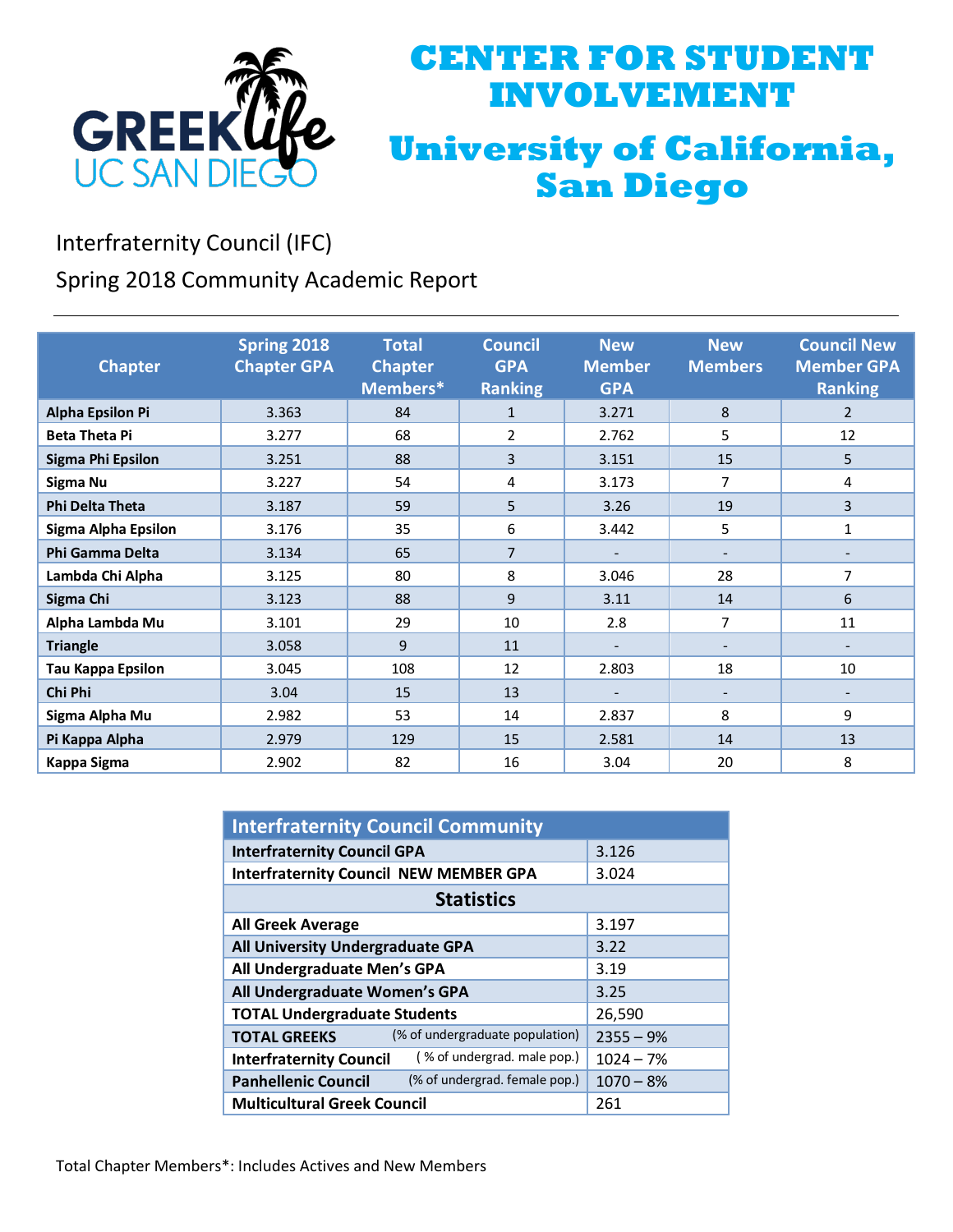

## **CENTER FOR STUDENT INVOLVEMENT University of California, San Diego**

Panhellenic Council (PHC)

Spring 2018 Community Academic Report

| <b>Chapter</b>          | Spring 2018<br><b>Chapter GPA</b> | <b>Total</b><br><b>Chapter</b><br>Members* | <b>Council</b><br><b>GPA</b><br><b>Ranking</b> | <b>New</b><br><b>Member</b><br><b>GPA</b> | <b>New</b><br><b>Members</b> | <b>Council New</b><br><b>Member GPA</b><br><b>Ranking</b> |
|-------------------------|-----------------------------------|--------------------------------------------|------------------------------------------------|-------------------------------------------|------------------------------|-----------------------------------------------------------|
| Kappa Kappa Gamma       | 3.425                             | 96                                         | $\mathbf{1}$                                   | $\overline{\phantom{a}}$                  | $\overline{\phantom{a}}$     | $\overline{\phantom{0}}$                                  |
| Kappa Alpha Theta       | 3.423                             | 98                                         | 2                                              | $\overline{\phantom{a}}$                  |                              | $\overline{\phantom{a}}$                                  |
| Chi Omega               | 3.413                             | 96                                         | 3                                              | $\overline{\phantom{a}}$                  |                              |                                                           |
| Alpha Epsilon Phi       | 3.333                             | 63                                         | 4                                              | $\overline{\phantom{a}}$                  | $\overline{2}$               |                                                           |
| Delta Delta Delta       | 3.333                             | 98                                         | $\overline{4}$                                 | $\overline{\phantom{a}}$                  |                              |                                                           |
| Sigma Kappa             | 3.306                             | 89                                         | 6                                              | $\overline{\phantom{a}}$                  | 1                            |                                                           |
| Phi Sigma Rho           | 3.273                             | 75                                         | 7                                              | 3.076                                     | 13                           | $\overline{2}$                                            |
| Alpha Phi               | 3.247                             | 106                                        | 8                                              |                                           |                              |                                                           |
| Delta Gamma             | 3.239                             | 96                                         | 9                                              | $\overline{\phantom{a}}$                  | $\overline{\phantom{a}}$     | $\overline{\phantom{a}}$                                  |
| Pi Beta Phi             | 3.234                             | 90                                         | 10                                             | $\overline{\phantom{a}}$                  | $\overline{\phantom{a}}$     |                                                           |
| Alpha Chi Omega         | 3.225                             | 72                                         | 11                                             | 3.548                                     | 6                            | $\mathbf{1}$                                              |
| <b>Alpha Omicron Pi</b> | 3.199                             | 100                                        | 12                                             |                                           |                              |                                                           |

| <b>Panhellenic Council Community</b>                          |             |  |  |  |
|---------------------------------------------------------------|-------------|--|--|--|
| <b>Panhellenic Council GPA</b>                                | 3.305       |  |  |  |
| <b>Panhellenic Council NEW MEMBER GPA</b>                     | 3.224       |  |  |  |
| <b>Statistics</b>                                             |             |  |  |  |
| <b>All Greek Average</b>                                      |             |  |  |  |
| All University Undergraduate GPA                              | 3.22        |  |  |  |
| All Undergraduate Men's GPA                                   | 3.19        |  |  |  |
| All Undergraduate Women's GPA                                 | 3.25        |  |  |  |
| <b>TOTAL Undergraduate Students</b>                           | 26,590      |  |  |  |
| (% of undergraduate population)<br><b>TOTAL GREEKS</b>        | $2355 - 9%$ |  |  |  |
| (% of undergrad. male pop.)<br><b>Interfraternity Council</b> | $1024 - 7%$ |  |  |  |
| (% of undergrad. female pop.)<br><b>Panhellenic Council</b>   | $1070 - 8%$ |  |  |  |
| <b>Multicultural Greek Council</b>                            | 261         |  |  |  |